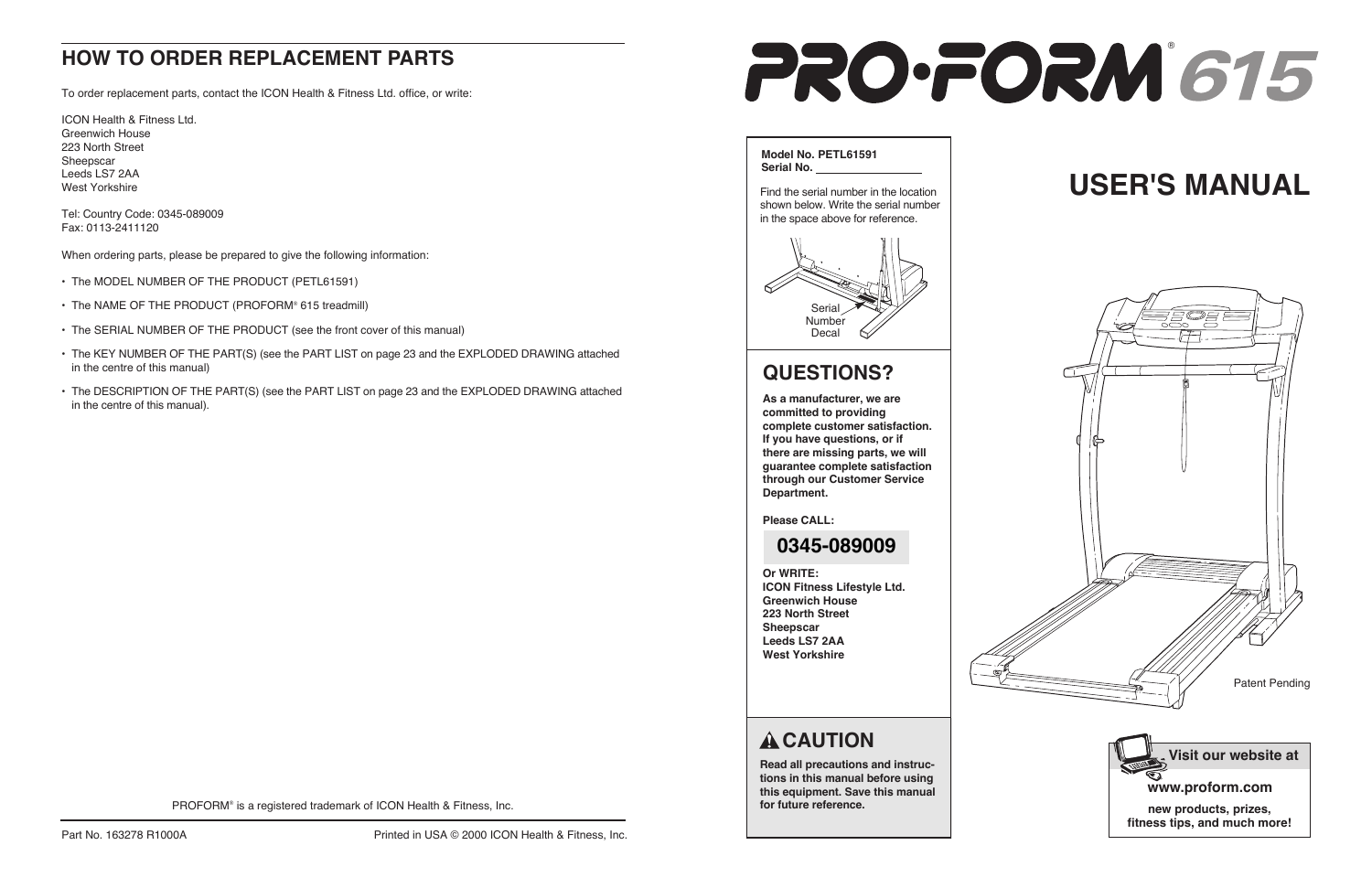| <b>TABLE OF CONTENTS</b>                                                                                           | $\overline{c}$<br>3<br>$4^*$<br>5<br>6<br>8 | $\overline{4}$ | <b>Motor Belt</b><br>Pulley/Flywheel/Fan<br>Motor Nut<br>Motor/Pulley/<br>Flywheel/Fan | 50<br>51<br>52<br>53 |                         | <b>Book Holder</b><br>Front Belly Pan | 102<br>103 | $\overline{2}$ | Lock Knob                            |
|--------------------------------------------------------------------------------------------------------------------|---------------------------------------------|----------------|----------------------------------------------------------------------------------------|----------------------|-------------------------|---------------------------------------|------------|----------------|--------------------------------------|
|                                                                                                                    |                                             |                |                                                                                        |                      |                         |                                       |            |                |                                      |
|                                                                                                                    |                                             |                |                                                                                        |                      |                         |                                       |            |                | <b>Extension Leg</b>                 |
|                                                                                                                    |                                             |                |                                                                                        |                      |                         | Power Supply                          | 104        | $\overline{2}$ | <b>Extension Leg Cap</b>             |
|                                                                                                                    |                                             |                |                                                                                        |                      | $\overline{4}$          | Cable Tie Clamp                       | 105        |                | Shock                                |
|                                                                                                                    |                                             |                |                                                                                        | 54                   |                         | Cable Tie                             | 106        |                | Choke                                |
|                                                                                                                    |                                             |                | Incline Motor Bolt                                                                     | 55                   |                         | <b>Walking Belt</b>                   | 107        | $\overline{2}$ | Pulse Bar Bolt                       |
|                                                                                                                    |                                             |                | <b>Plastic Incline Motor</b>                                                           | 56                   |                         | 24" Wire Harness                      | 108        | $\overline{2}$ | Pulse Bar Washer                     |
|                                                                                                                    |                                             |                | Spacer                                                                                 | 57                   |                         | <b>Rear Roller</b>                    | 109        |                | Pulse Bar                            |
|                                                                                                                    |                                             |                | <b>Incline Motor</b>                                                                   | 58                   |                         | <b>Belly Pan Spacer</b>               | 110        | $\overline{2}$ | Handrail Foam Grip                   |
|                                                                                                                    |                                             |                | <b>Stop Bracket</b>                                                                    | 59                   | $\overline{2}$          | <b>Rear Foot</b>                      | 111        |                | <b>Lock Knob Sleeve</b>              |
|                                                                                                                    | 9                                           |                | <b>Small Nut</b>                                                                       | 60                   | $\overline{\mathbf{1}}$ | <b>Rear Foot Screw</b>                | 112        |                | Spring                               |
|                                                                                                                    | 10                                          | $\overline{2}$ | <b>Star Washer</b>                                                                     | 61                   | -1                      | <b>Ground Wire</b>                    | 113        |                | Lock Pin Collar                      |
|                                                                                                                    | 11                                          |                | <b>Optic Switch</b>                                                                    | 62                   | 13                      | <b>Ground Wire Screw</b>              | 114        |                | Pin Clip                             |
| Note: An EXPLODED DRAWING is attached in the centre of this manual                                                 | 12                                          |                | Frame                                                                                  | 63                   |                         | <b>Belly Pan</b>                      | 115        |                | Lock Pin                             |
|                                                                                                                    | 13                                          |                | <b>Optic Switch Bolt</b>                                                               | 64                   |                         | Rear Endcap                           | 116        |                | <b>Console Base Bottom</b>           |
|                                                                                                                    | 14                                          |                | Incline Optic Disk                                                                     | 65                   | $\overline{2}$          | Rear Roller Adj. Bolt                 | 117        | $\overline{2}$ | <b>Upright Endcap</b>                |
|                                                                                                                    | 15                                          | 8              | <b>Incline Motor Nut</b>                                                               | 66                   |                         | Motor                                 | 118        |                | <b>Motor Sleeve</b>                  |
|                                                                                                                    | 16                                          | $\overline{2}$ | <b>Hood Screw</b>                                                                      | 67                   |                         | <b>Latch Decal</b>                    | 119        | - 8            | <b>Hood Bracket Screw/</b>           |
|                                                                                                                    | 17                                          | $\overline{4}$ | <b>Plastic Stand-off</b>                                                               | 68                   |                         | <b>Platform Screw</b>                 |            |                | <b>Incline Shield Screw</b>          |
|                                                                                                                    | 18                                          | $\overline{2}$ | Hood Bracket (Short)                                                                   | 69                   | 3                       | <b>Electronics Screw</b>              | $120 \t1$  |                | <b>Rear Foot Spacer</b>              |
|                                                                                                                    | 19                                          |                | Hood Bracket (Long)                                                                    | 70                   |                         | <b>Latch Catch</b>                    | $121**$ 1  |                | <b>Hand Weight Set</b>               |
| <b>IMPORTANT PRECAUTIONS</b>                                                                                       | 20                                          | $\overline{2}$ | <b>Warning Decal</b>                                                                   | 71                   |                         | <b>Walking Platform</b>               | 122        |                | Long Incline Motor Bolt              |
|                                                                                                                    | 21                                          |                | <b>Reed Switch</b>                                                                     | 72                   | 5                       | 8" Cable Tie                          | 123        | $\overline{2}$ | <b>Static Warning</b>                |
|                                                                                                                    | 22                                          |                | Reed Switch Clip                                                                       | 73                   |                         | Jack                                  | 124        |                | <b>Hand Pulse Wire</b>               |
|                                                                                                                    | 23                                          |                | Motor/Controller Wire                                                                  | 74                   |                         | <b>Motor Tension Bolt</b>             | 125        |                | Motor/Choke Bracket                  |
|                                                                                                                    | 24                                          |                | Controller                                                                             | 75                   | $\overline{2}$          | Foot Rail Insert                      | 126        |                | Filter                               |
| <b>A WARNING:</b> To reduce the risk of burns, fire, electric shock, or injury to persons, read the                | 25                                          |                | <b>Electronics Bracket</b>                                                             | 76                   | 14                      | Screw                                 | 127        |                | <b>UK Power Cord</b>                 |
| following important precautions and information before operating the treadmill.                                    |                                             |                |                                                                                        |                      |                         |                                       | 128        |                |                                      |
|                                                                                                                    | 26                                          |                | <b>Circuit Breaker</b>                                                                 | 77                   |                         | Console                               |            |                | Euro Power Cord                      |
| 1. It is the responsibility of the owner to ensure<br>6. Do not operate the treadmill where aerosol                | 27                                          |                | Receptacle                                                                             | 78                   |                         | <b>Motor Isolator Plate</b>           | $129**$ 1  |                | <b>Chest Pulse Sensor</b>            |
| that all users of this treadmill are adequately<br>products are used or where oxygen is being                      | 28                                          |                | Extension Leg Assm.                                                                    | 79                   | $\overline{4}$          | Long Screw                            | $130**$    |                | <b>Chest Pulse Sensor</b>            |
| informed of all warnings and precautions.<br>administered.                                                         | 29                                          |                | On/Off Switch                                                                          | 80                   |                         | 10' I-Fit Wire                        |            |                | Strap                                |
|                                                                                                                    | 30                                          |                | <b>Inlet Bracket</b>                                                                   | 81                   |                         | <b>Motor Star Bushing</b>             |            |                | 15" Wire Harness                     |
| 2. Use the treadmill only as described in this<br>7. Keep children under the age of 12 and pets                    | 31                                          |                | Incline Leg                                                                            | 82                   |                         | Upright                               |            |                | 8" White Wire, 2F                    |
| manual.<br>away from the treadmill at all times.                                                                   | 32                                          | $\overline{2}$ | <b>Frame Pivot Bolt</b>                                                                | 83                   | $\overline{2}$          | Incline Leg Pivot Bolt                |            |                | 14" White Wire, 2F                   |
|                                                                                                                    | 33                                          | $\overline{2}$ | Frame Pivot Spacer                                                                     | 84                   | $\overline{2}$          | Side Hood Screw                       |            |                | 8" Black M/F                         |
| 8. The treadmill should not be used by persons<br>3. Place the treadmill on a level surface, with                  | 34                                          |                | <b>Upright Wire Harness</b>                                                            | 85                   | $\overline{2}$          | <b>Handrail Extension</b>             |            |                | 8" Blue Wire, 2F                     |
| 2 m (eight feet) of clearance behind it. Do not<br>weighing more than 115 kg (250 pounds).                         | 35                                          |                | Front Roller Adj. Bolt                                                                 | 86                   | $\overline{2}$          | <b>Wheel Bolt</b>                     |            |                | 4" Blue Wire, 2F                     |
| place the treadmill on any surface that blocks                                                                     | 36                                          | $\mathbf{3}$   | Roller Adj. Washer                                                                     | 87                   |                         | Console Base                          |            |                | 4" Black Wire, 2F                    |
|                                                                                                                    | 37                                          | $\overline{2}$ | Motor Tension Nut/                                                                     | 88                   |                         | <b>Motor Tension Washer</b>           |            |                | 6" Green Wire, F/Ring                |
| air openings. To protect the floor or carpet<br>9. Never allow more than one person on the<br>treadmill at a time. |                                             |                | Front Roller Nut                                                                       | 89                   | 10                      | Console/Catch Screw                   |            |                | 8" Green Wire, F/Ring                |
| from damage, place a mat under the treadmill.                                                                      | 38                                          | $\overline{4}$ | Motor Bolt                                                                             | 90                   |                         | Key/Clip                              |            |                | 8" Green Wire, 2 Ring                |
|                                                                                                                    | 39                                          | $\overline{2}$ | Cap Screw                                                                              | 91                   |                         | Incline Motor Plate                   |            |                | 14" Blue 2F                          |
| 4. When choosing a location for the treadmill,<br>10. Wear appropriate exercise clothing when                      | 40                                          |                | Left Foot Rail Cap                                                                     | 92                   |                         | <b>Right Foot Rail Cap</b>            |            |                | 25" Wire Harness                     |
| make sure that the location and position per-<br>using the treadmill. Do not wear loose cloth-                     | 41                                          | $\overline{2}$ | Foot Rail                                                                              | 93                   |                         | <b>Motor Tension Spacer</b>           |            |                | User's Manual                        |
| ing that could become caught in the treadmill.<br>mit access to a plug.                                            | 42                                          |                | <b>Front Roller/Pulley</b>                                                             | 94                   |                         | Motor Hood                            |            |                |                                      |
| Athletic support clothes are recommended for                                                                       | 43                                          |                | Magnet                                                                                 | 95                   | $\overline{2}$          | Front Wheel                           |            |                | * Includes all parts shown in the    |
| 5. Keep the treadmill indoors, away from mois-<br>both men and women. Always wear athletic                         | 44                                          | $\overline{2}$ | Platform Screw (Mid)                                                                   | 96                   |                         | Incline Motor Shield                  | box        |                |                                      |
| ture and dust. Do not put the treadmill in a<br>shoes. Never use the treadmill with bare feet,                     | 45                                          | $\overline{2}$ | Isolator                                                                               | 97                   |                         | Thick Base Pad                        |            |                | **For more information about the op- |
| garage or covered patio, or near water.<br>wearing only stockings, or in sandals.                                  | 46                                          | $\overline{4}$ | <b>Isolator Screw</b>                                                                  | 98                   |                         | 12" Audio Wire                        |            |                | tional hand weight set, see page     |
|                                                                                                                    | 47                                          | 15             | <b>Plastic Fastener</b>                                                                | 99                   |                         | <b>Upright Grommet</b>                | 18         |                |                                      |
|                                                                                                                    | 48                                          |                | Shield                                                                                 | 100                  | $\mathbf 1$             | Allen Wrench                          |            |                | # These parts are not illustrated    |
|                                                                                                                    | 49                                          | $\overline{2}$ | <b>Belt Guide</b>                                                                      | 101                  | 11                      | <b>Short Screw</b>                    |            |                | 23                                   |

| <b><ey< b=""></ey<></b> |                |                             | <b>Key</b> |                |                                      |
|-------------------------|----------------|-----------------------------|------------|----------------|--------------------------------------|
| No.                     | Qty.           | <b>Description</b>          | No.        | Qty.           | <b>Description</b>                   |
| 50                      | 1              | <b>Book Holder</b>          | 102        | 1              | Lock Knob                            |
| 51                      | 1              | Front Belly Pan             | 103        | $\overline{c}$ | <b>Extension Leg</b>                 |
| 52                      | 1              | <b>Power Supply</b>         | 104        | 2              | <b>Extension Leg Cap</b>             |
| 53                      | 4              | Cable Tie Clamp             | 105        | 1              | Shock                                |
| 54                      | 4              | Cable Tie                   | 106        | 1              | Choke                                |
| 55                      | 1              | <b>Walking Belt</b>         | 107        | 2              | Pulse Bar Bolt                       |
| 56                      | 1              | 24" Wire Harness            | 108        | $\overline{c}$ | Pulse Bar Washer                     |
| 57                      | 1              | <b>Rear Roller</b>          | 109        | 1              | <b>Pulse Bar</b>                     |
| 58                      | 1              | <b>Belly Pan Spacer</b>     | 110        | $\overline{c}$ | Handrail Foam Grip                   |
| 59                      | $\overline{c}$ | <b>Rear Foot</b>            | 111        | 1              | Lock Knob Sleeve                     |
| 60                      | 1              | <b>Rear Foot Screw</b>      | 112        | 1              | Spring                               |
| 61                      | $\mathbf{1}$   | <b>Ground Wire</b>          | 113        | 1              | Lock Pin Collar                      |
| 62                      | 13             | <b>Ground Wire Screw</b>    | 114        | 1              | Pin Clip                             |
| 63                      | 1              | <b>Belly Pan</b>            | 115        | 1              | Lock Pin                             |
| 64                      | 1              | <b>Rear Endcap</b>          | 116        | 1              | Console Base Bottom                  |
| 65                      | $\overline{c}$ | Rear Roller Adj. Bolt       | 117        | $\overline{c}$ | <b>Upright Endcap</b>                |
| 66                      | 1              | Motor                       | 118        | 1              | <b>Motor Sleeve</b>                  |
| 67                      | 1              | <b>Latch Decal</b>          | 119        | 8              | Hood Bracket Screw/                  |
| 68                      | 4              | <b>Platform Screw</b>       |            |                | <b>Incline Shield Screw</b>          |
| 69                      | 3              | <b>Electronics Screw</b>    | 120        | 1              | Rear Foot Spacer                     |
| 70                      | 1              | <b>Latch Catch</b>          | $121**$    | 1              | Hand Weight Set                      |
| 71                      | 1              | <b>Walking Platform</b>     | 122        | 1              | Long Incline Motor Bolt              |
| 72                      | 5              | 8" Cable Tie                | 123        | $\overline{c}$ | <b>Static Warning</b>                |
| 73                      | 1              | Jack                        | 124        | 1              | <b>Hand Pulse Wire</b>               |
| 74                      | 1              | <b>Motor Tension Bolt</b>   | 125        | 1              | Motor/Choke Bracket                  |
| 75                      | $\overline{c}$ | Foot Rail Insert            | 126        | 1              | Filter                               |
| 76                      | 14             | Screw                       | 127        | 1              | <b>UK Power Cord</b>                 |
| 77                      | 1              | Console                     | 128        | 1              | Euro Power Cord                      |
| 78                      | 1              | Motor Isolator Plate        | 129**      | 1              | <b>Chest Pulse Sensor</b>            |
| 79                      | 4              | Long Screw                  | 130**      | 1              | <b>Chest Pulse Sensor</b>            |
| 80                      | 1              | 10' I-Fit Wire              |            |                | <b>Strap</b>                         |
| 81                      | 4              | <b>Motor Star Bushing</b>   | #          | 1              | 15" Wire Harness                     |
| 82                      | 1              | Upright                     | #          | 1              | 8" White Wire, 2F                    |
| 83                      | $\overline{c}$ | Incline Leg Pivot Bolt      | #          | 1              | 14" White Wire, 2F                   |
| 84                      | 2              | Side Hood Screw             | #          | 1              | 8" Black M/F                         |
| 85                      | 2              | <b>Handrail Extension</b>   | #          | 1              | 8" Blue Wire, 2F                     |
| 86                      | 2              | <b>Wheel Bolt</b>           | #          | 1              | 4" Blue Wire, 2F                     |
| 87                      | 1              | Console Base                | #          | 1              | 4" Black Wire, 2F                    |
| 88                      | 1              | <b>Motor Tension Washer</b> | #          | 1              | 6" Green Wire, F/Ring                |
| 89                      | 10             | Console/Catch Screw         | #          | 1              | 8" Green Wire, F/Ring                |
| 90                      | 1              | Key/Clip                    | #          | 1              | 8" Green Wire, 2 Ring                |
| 91                      | 1              | Incline Motor Plate         | #          | 1              | 14" Blue 2F                          |
| 92                      | 1              | <b>Right Foot Rail Cap</b>  | #          | 1              | 25" Wire Harness                     |
| 93                      | 1              | Motor Tension Spacer        | #          | 1              | User's Manual                        |
| 94                      | 1              | Motor Hood                  |            |                |                                      |
| 95                      | 2              | <b>Front Wheel</b>          |            |                | Includes all parts shown in the      |
| 96                      | 1              | Incline Motor Shield        | box        |                |                                      |
| 97                      | 4              | <b>Thick Base Pad</b>       |            |                | **For more information about the op- |
| 98                      | 1              | 12" Audio Wire              |            |                | tional hand weight set, see page     |
| 99                      | 1              | <b>Upright Grommet</b>      | 18         |                |                                      |
| 100                     | 1              | Allen Wrench                |            |                | # These parts are not illustrated    |
|                         |                |                             |            |                |                                      |

To locate the parts listed below, refer to the EXPLODED DRAWING attached in the centre of this manual.

# PRO•FORM<sup>615</sup>

## **TABLE OF CONTENTS**

## **IMPORTANT PRECAUTIONS**

- **1. It is the responsibility of the owner to ensure that all users of this treadmill are adequately informed of all warnings and precautions.**
- **2. Use the treadmill only as described in this manual.**
- **3. Place the treadmill on a level surface, with 2 m (eight feet) of clearance behind it. Do not place the treadmill on any surface that blocks air openings. To protect the floor or carpet from damage, place a mat under the treadmill.**
- **4. When choosing a location for the treadmill, make sure that the location and position permit access to a plug.**
- **5. Keep the treadmill indoors, away from moisture and dust. Do not put the treadmill in a garage or covered patio, or near water.**
- **6. Do not operate the treadmill where aerosol products are used or where oxygen is being administered.**
- **7. Keep children under the age of 12 and pets away from the treadmill at all times.**
- **8. The treadmill should not be used by persons weighing more than 115 kg (250 pounds).**
- **9. Never allow more than one person on the treadmill at a time.**
- **10. Wear appropriate exercise clothing when using the treadmill. Do not wear loose clothing that could become caught in the treadmill. Athletic support clothes are recommended for both men and women. Always wear athletic shoes. Never use the treadmill with bare feet, wearing only stockings, or in sandals.**

# **PART LIST—Model No. PETL61591** R1000A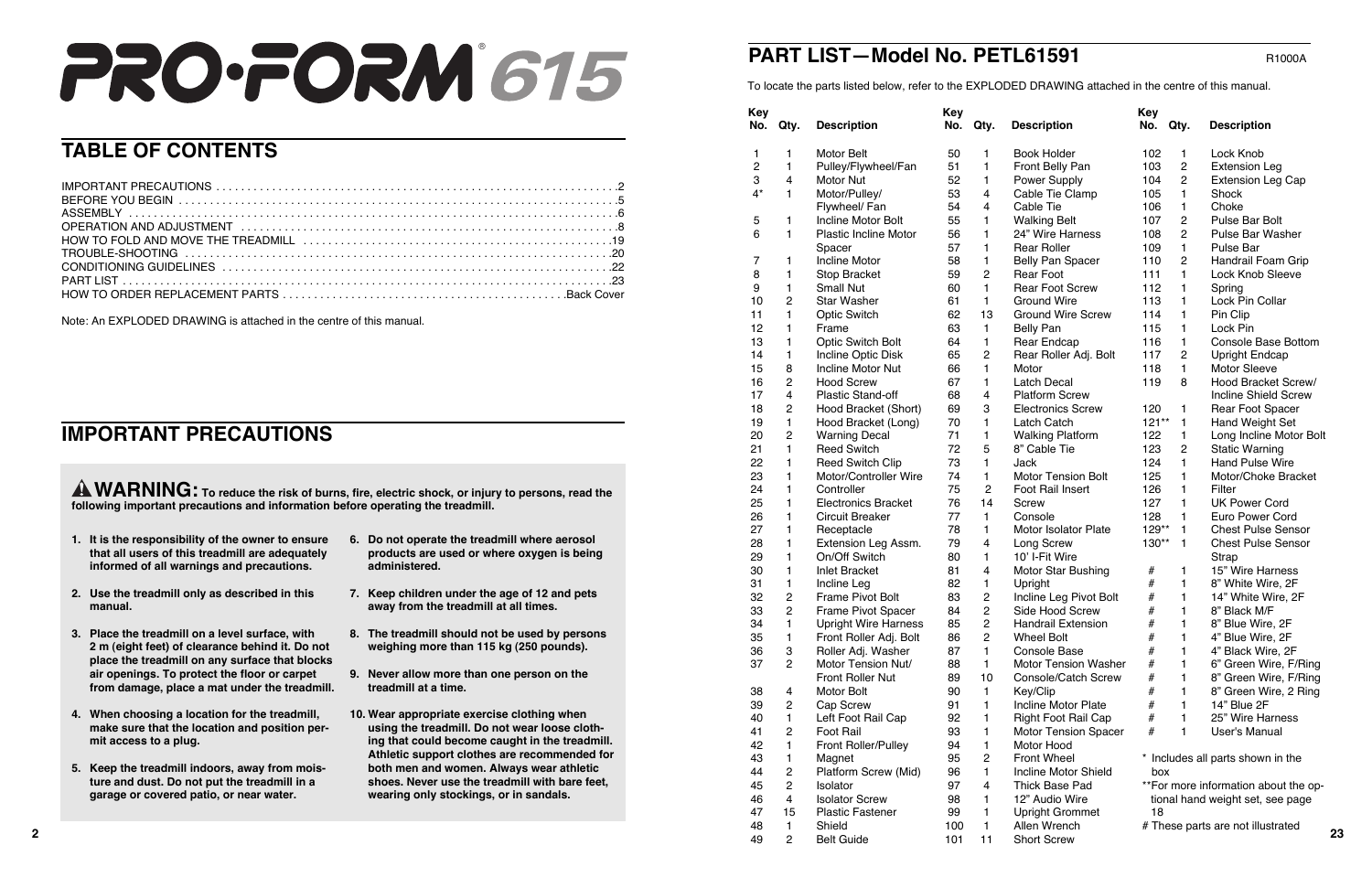# **CONDITIONING GUIDELINES**

The following guidelines will help you to plan your exercise program. Remember—these are general guidelines only. For more detailed exercise information, obtain a reputable book or consult your physician.

#### **EXERCISE INTENSITY**

To find the proper heart rate for you, first find your age near the bottom of the chart (ages are rounded off to the nearest ten years). Next, find the three numbers above your age. The three numbers define your "training zone." The lower two numbers are recommended heart rates for fat burning; the higher number is the recommended heart rate for aerobic exercise. **AN WARRINING C Before beginning this bogin to use stored at calcolor at a state of the team which are also the seperation of the singular particular the singular state and the singular state of the singular particular th** 

Whether your goal is to burn fat or to strengthen your cardiovascular system, the key to achieving the desired results is to exercise with the proper intensity. The proper intensity level can be found by using your heart rate as a guide. The chart below shows recommended heart rates for fat burning and aerobic exercise.

| <b>HEART RATE TRAINING ZONES</b> |     |     |     |     |     |     |     |     |
|----------------------------------|-----|-----|-----|-----|-----|-----|-----|-----|
| <b>AEROBIC</b>                   |     | 165 | 155 | 145 | 140 | 130 | 125 | 115 |
| <b>MAX FAT BURN</b>              |     | 145 | 138 | 130 | 125 | 118 | 110 | 103 |
| <b>FAT BURN</b>                  |     | 125 | 120 | 115 | 110 | 105 | 95  | 90  |
|                                  | Age | 20  | 30  | 40  | 50  | 60  | 70  | 80  |
|                                  |     |     |     |     |     |     |     |     |

your training zone.<br>For maximum fat burning, adjust the speed and incline of the treadmill until your heart rate is near the middle number in your training zone.

To measure your heart rate during exercise, use the pulse sensor. If your heart rate is too high or too low, adjust the speed and incline of the treadmill.

### **Fat Burning**

To burn fat effectively, you must exercise at a relatively low intensity level for a sustained period of time. During the first few minutes of exercise, your body uses easily accessible carbohydrate calories for en-

ergy. Only after the first few minutes does your body begin to use stored fat calories for energy. If your goal is to burn fat, adjust the speed and incline of the tread mill until your heart rate is near the lowest number in

#### **Aerobic Exercise**

If your goal is to strengthen your cardiovascular sys tem, your exercise must be "aerobic." Aerobic exercise is activity that requires large amounts of oxygen for prolonged periods of time. This increases the demand on the heart to pump blood to the muscles, and on the lungs to oxygenate the blood. For aerobic exercise, adjust the speed and incline of the treadmill until your heart rate is near the highest number in your training zone.

## **WORKOUT GUIDELINES**

Each workout should include the following three parts:

**A Warm-up—**Start each workout with 5 to 10 minutes of stretching and light exercise. A proper warm-up in creases your body temperature, heart rate and circula tion in preparation for exercise.

**Training Zone Exercise—**After warming up, increase the intensity of your exercise until your pulse is in your training zone for 20 to 60 minutes. (During the first few weeks of your exercise program, do not keep your pulse in your training zone for longer than 20 minutes.) Breathe regularly and deeply as you exercise—never hold your breath.

**A Cool-down—**Finish each workout with 5 to 10 min utes of stretching to cool down. This will increase the flexibility of your muscles and will help prevent post-ex ercise problems.

### **Exercise Frequency**

To maintain or improve your condition, complete three workouts each week, with at least one day of rest be tween workouts. After a few months, you may com-

plete up to five workouts each week if desired.<br>The key to success is to make exercise a regular and<br>enjoyable part of your everyday life.

**WARNING:** Before beginning this or any exercise program, consult your physician. This **is especially important for persons over the age of 35 or persons with pre-existing health problems. Read all instructions before using. ICON assumes no responsibility for personal injury or property damage sustained by or through the use of this product.**

- **11. When connecting the power cord (see page 8), plug the power cord into an earthed circuit. When replacing the fuse, an ASTA approved BS1362 type should be fitted to the fuse carrier. A 13 amp fuse should be used. No other appliance should be on the same circuit.**
- **12. If an extension cord is needed, use only a 3 conductor, 1mm2 (14 gauge) cord that is no longer than 1.5 meters (5 feet).**
- **13. Keep the power cord away from heated surfaces.**
- **14. Never move the walking belt whilst the power is turned off. Do not operate the treadmill if the power cord or plug is damaged, or if the treadmill is not working properly. (See BEnot working properly.)**
- **FORE YOU BEGIN on page 5 if the treadmill is 24. When using i-Fit.com CD's and videos, you 15. Never start the treadmill whilst you are standing on the walking belt. Always hold the handrails whilst using the treadmill. can manually override the speed and incline settings at any time by pressing the speed and incline buttons. However, when the next "chirp" is heard, the speed and/or incline will change to the next settings of the CD or video program.**
- **16. The treadmill is capable of high speeds. Adjust the speed in small increments to avoid sudden jumps in speed. 25. Always remove i-Fit.com CD's and videos from your CD player or VCR when you are not using them.**
- **17. The pulse sensor is not a medical device. Various factors may affect the accuracy of heart rate readings. The pulse sensor is intended only as an exercise aid in determining heart rate trends in general.**
- **18. Never leave the treadmill unattended whilst it is running. Always remove the key, unplug the power cord and move the on/off switch to the off position when the treadmill is not in use. (See the drawing on page 5 for the location of the on/off switch.)**
- **19. Do not attempt to raise, lower, or move the treadmill until it is properly assembled. (See ASSEMBLY on page 6, and HOW TO MOVE THE TREADMILL on page 19.) You must be able to safely lift 20 kg (45 pounds) in order to raise, lower, or move the treadmill. representative only. 28. The treadmill is intended for in-home use only. Do not use the treadmill in a commercial, rental, or institutional setting.**
- **20. Do not change the incline of the treadmill by placing objects under the treadmill.**
- **21. When folding or moving the treadmill, make sure that the latch pin is fully inserted into the catch (see page 19).**
- **22. Inspect and tighten all parts of the treadmill regularly.**
- **23. When using i-Fit.com CD's and videos, an electronic "chirping" sound will alert you when the speed and/or incline of the treadmill is about to change. Always listen for the "chirp" and be prepared for speed and/or incline changes. In some instances, the speed and/or incline may change before the personal trainer describes the change.**

- **26. Never drop or insert any object into any opening.**
- 

**27.DANGER: Always unplug the power cord immediately after use, before cleaning the treadmill, and before performing the maintenance and adjustment procedures described in this manual. Never remove the motor hood unless instructed to do so by an authorised service representative. Servicing other than the procedures in this manual should be performed by an authorised service**

# **SAVE THESE INSTRUCTIONS**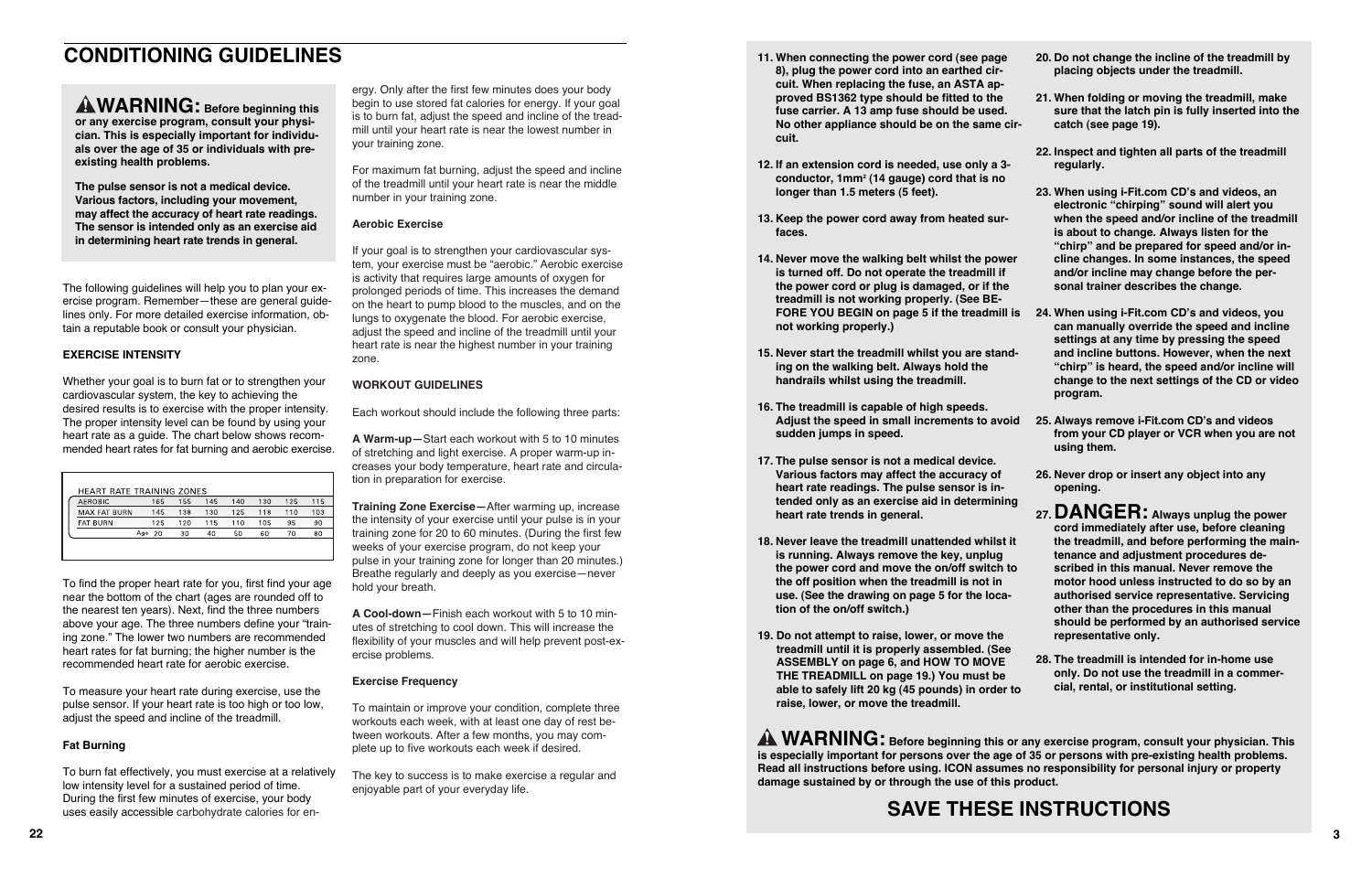#### **PROBLEM: The walking belt slows when walked on**

- than 1.5 meters (5 feet).
	- b. If the walking belt is overtightened, treadmill performance may decrease and the walking belt may become damaged. Remove the key and **UNPLUG THE POWER CORD.** Using the allen wrench, turn both rear roller adjustment bolts counterclockwise, 1/4 of a turn. When the walking belt is properly tightened, you should be able to lift each side of the walking belt 5 to 7 cm off the walking platform. Be careful to keep the walking belt centred. Plug in the power cord, insert the key and run the treadmill for a few minutes. Repeat until the walking belt is properly tightened.
	-

c. If the walking belt still slows when walked on, please call our Customer Service Department.

#### **PROBLEM: The walking belt is off-centre**

**SOLUTION:** a. **If the walking belt has shifted to the left,** first remove the key and **UNPLUG THE POWER CORD**. Using the allen wrench, turn the left rear roller adjustment bolt clockwise, and the right bolt counterclockwise, 1/4 of a turn each. Be careful not to overtighten the walking belt. Plug in the power cord, insert the key and run the treadmill for a few minutes. Repeat until the walking belt is centred.

- **SOLUTION:** a. If the walking belt slips when walked on, first remove the key and **UNPLUG THE POWER CORD**. Using the allen wrench, turn both rear roller adjustment bolts clockwise, 1/4 of a turn. When the walking belt is correctly tightened, you should be able to lift each side of the walking belt 5 to 7 inches off the walking platform. Be careful to keep the walking belt centred. Plug in the power cord, insert the key and carefully walk on the treadmill for a few minutes. Repeat until the walking belt is properly tightened.
- **CD's and videos are played**
- **4 21** the incline.

**SOLUTION:** a. If an extension cord is needed, use only a 3-conductor, 14-gauge (1mm<sup>2</sup>) cord that is no longer

b. **If the walking belt has shifted to the right,** first remove the key and **UNPLUG THE POWER CORD**. Using the allen wrench, turn the left rear roller adjustment bolt counterclockwise, and the right bolt clockwise, 1/4 of a turn each. Be careful not to overtighten the walking belt. Plug in the power cord, insert the key and run the treadmill for a few minutes. Repeat until the walking belt is centred.

#### **PROBLEM: The walking belt slips when walked on**

#### **PROBLEM: The incline of the treadmill does not change correctly or does not change when i-Fit.com**

**SOLUTION:** a. With the key inserted in the console, press one of the INCLINE buttons. **While the incline is changing, remove the key.** After a few seconds, re-insert the key. The treadmill will automatically rise to the maximum incline level and then return to the minimum level. This will recalibrate











**The decals shown below have been placed on your treadmill. If a decal is missing or illegible, please call our Customer Service Department to order a free replacement decal (see the front cover of this manual). Apply the decal in the location shown.**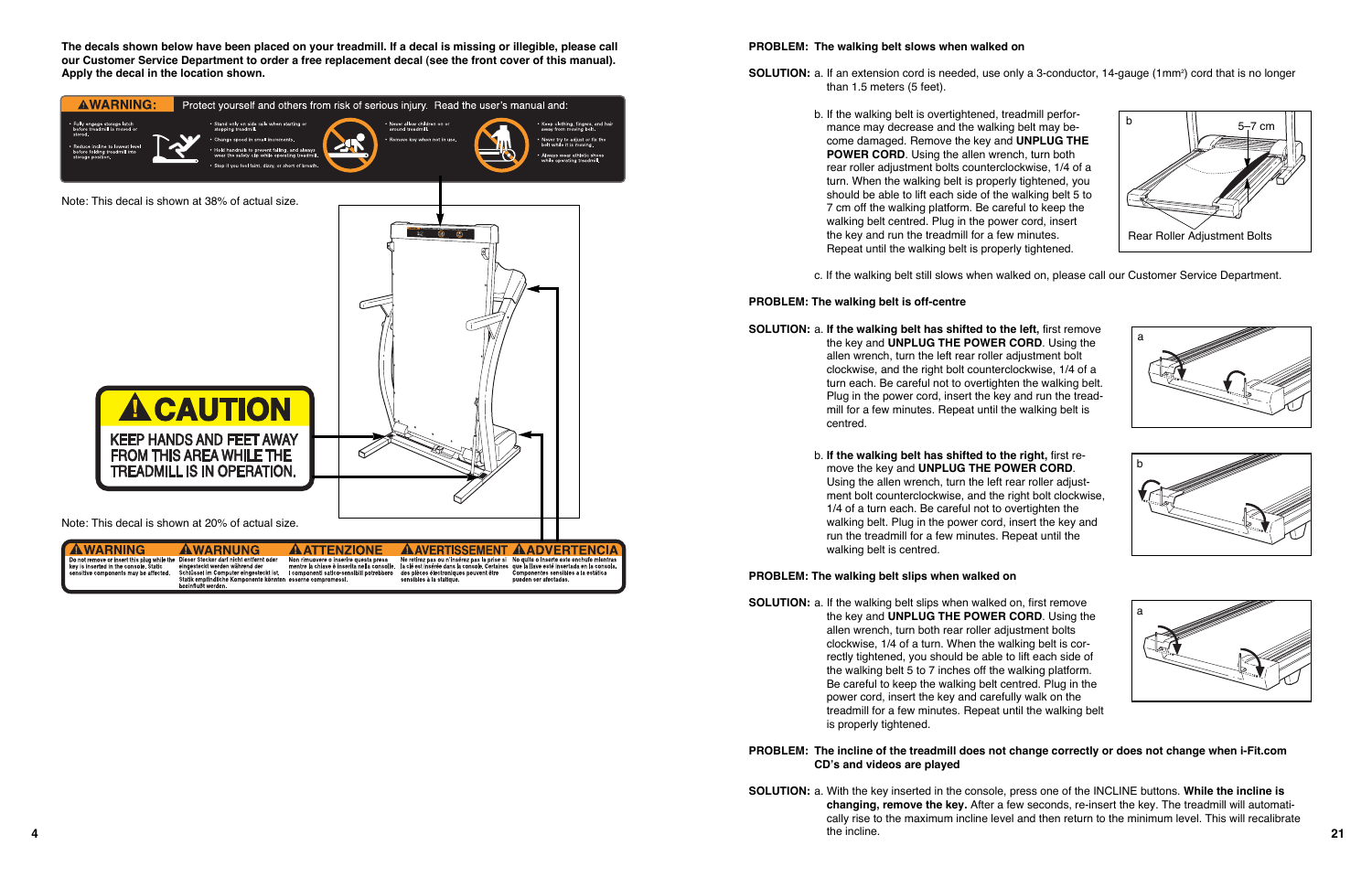Thank you for selecting the revolutionary PROFORM® 615 treadmill. The PROFORM® 615 combines advanced technology with innovative design to help you get the most from your exercise program in the convenience and privacy of your home. And when you're not exercising, the unique treadmill can be folded up, requiring less than half the floor space of other treadmills. Service Department at 0345-089009. To help us assist you, please note the product model number and serial number before calling. The model number of the treadmill is PETL61591. The serial number can be found on a decal attached to the treadmill (see the front cover of this manual for the location).

**For your benefit, read this manual carefully before using the PROFORM® 615 treadmill**. If you have additional questions, please call our our Customer Before reading further, please review the drawing below and familiarise yourself with the parts that are labeled.

## **BEFORE YOU BEGIN**



- **SOLUTION:** a. Make sure that the power cord is plugged into a properly earthed outlet. (See HOW TO PLUG IN THE POWER CORD on page 8.) If an extension cord is needed, use only a 3-conductor, 14 gauge (1mm2) cord that is no longer than 1.5 meters (5 feet). Important: The treadmill is not compatible with GFCI-equipped outlets.
	- b. After the power cord has been plugged in, make sure that the key is fully inserted into the console. See step 1 on page 10.
	- c. Check the circuit breaker located on the treadmill near the power cord. If the switch protrudes as shown, the circuit breaker has tripped. To reset the circuit breaker, wait for five minutes and then press the switch back in.
	- d. Check the on/off switch located on the treadmill near the power cord. The switch must be in the on position.

## **TROUBLE-SHOOTING**

**Most treadmill problems can be solved by following the steps below. Find the symptom that applies, and follow the steps listed. If further assistance is needed, please call our Customer Service Department.**

#### **PROBLEM: The power does not turn on**

#### **PROBLEM: The power turns off during use**

- **SOLUTION:** a. Check the circuit breaker located on the treadmill frame near the power cord (see c. above). If the circuit breaker has tripped, wait for five minutes and then press the switch back in.
	- b. Make sure that the power cord is plugged in.
	- c. Remove the key from the console. Reinsert the key fully into the console. See step 1 on page 10.
	- d. Make sure that the on/off switch is in the on position.
	- e. If the treadmill still will not run, please call our Customer Service Department.

#### **PROBLEM: The speed display on the console does not function properly**

**SOLUTION:** a. Remove the key from the console and **UNPLUG THE POWER CORD.** Remove the screws from the hood and carefully remove the hood. Locate the Reed Switch (21) and the Magnet (43) on the left side of the Pulley (42). Turn the Pulley until the Magnet is aligned with the Reed Switch. **Make sure that the gap between the Magnet and the Reed Switch is about 3mm.** If necessary, loosen the Screw (76) and move the Reed Switch slightly. Retighten the Screw. Re-attach the hood, and run the treadmill for a few minutes to check for a correct speed reading.



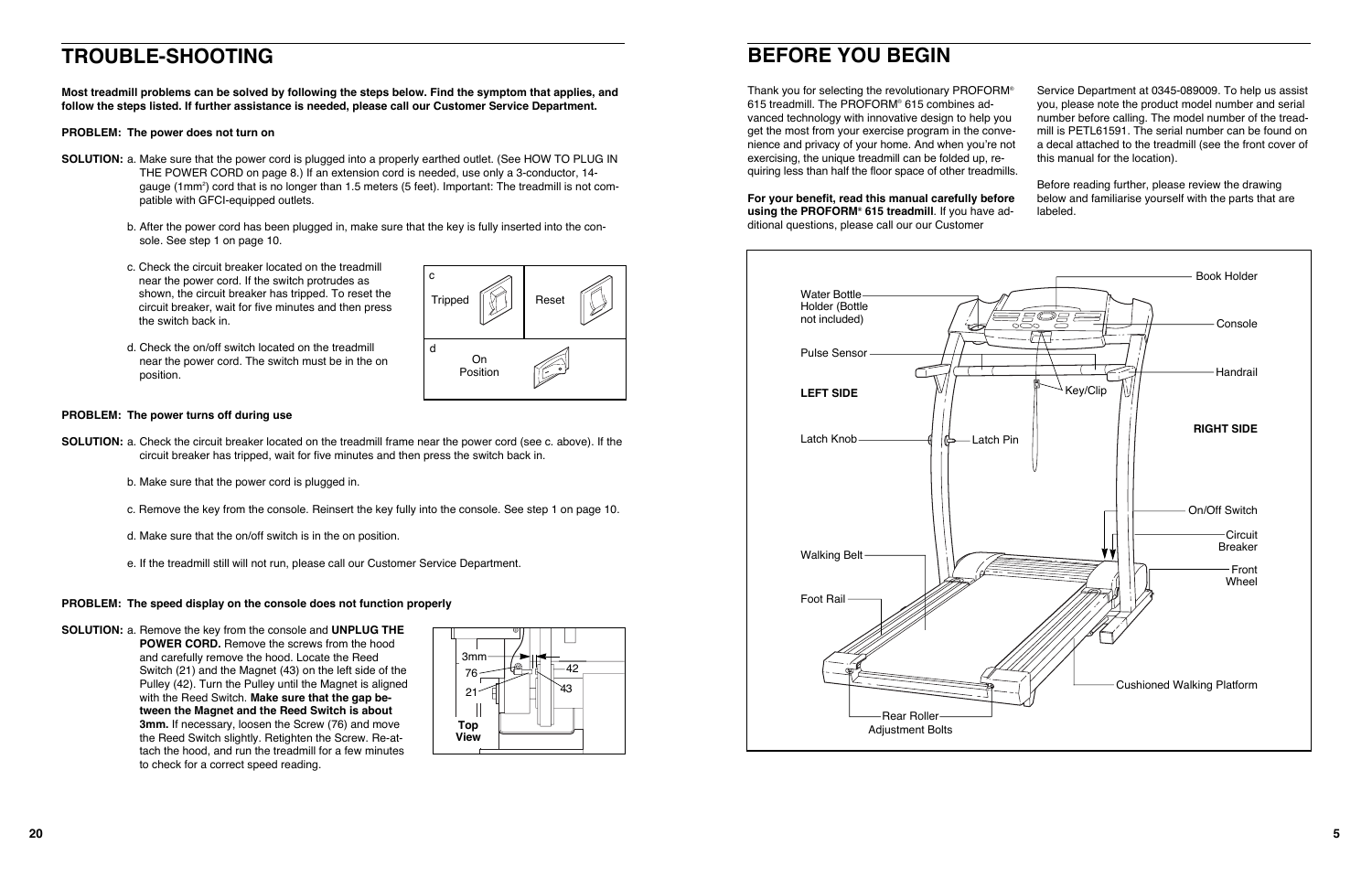**Assembly requires two people.** Set the treadmill in a cleared area and remove all packing materials. Do not dispose of the packing materials until assembly is completed. **Assembly requires the included allen wrench** and your own phillips screwdriver **EX** 

# **ASSEMBLY**

Note: The underside of the treadmill walking belt is coated with high-performance lubricant. During shipping, a small amount of lubricant may be transferred to the top of the walking belt or the shipping carton. This is a normal condition and does not affect treadmill performance. If there is lubricant on top of the walking belt, simply wipe off the lubricant with a soft cloth and a mild, non-abrasive cleaner.

# **HOW TO FOLD AND MOVE THE TREADMILL**

#### **HOW TO FOLD THE TREADMILL FOR STORAGE**

**Before folding the treadmill, adjust the incline to the lowest position. If this is not done, the treadmill may be permanently damaged. Next, unplug the power cord. CAUTION: You must be able to safely lift 20 kg (45 pounds) in order to raise, lower, or move the treadmill.** 

- 1. Hold the treadmill with your hands in the locations shown at the right. **CAUTION: To decrease the possibility of injury, bend your legs and keep your back straight. As you raise the treadmill, make sure to lift with your legs rather than your back.** Raise the treadmill about halfway to the vertical position.
- 2. Move your right hand to the position shown and hold the treadmill firmly. Using your left hand, pull the latch knob to the left and hold it. Raise the treadmill until the latch pin is aligned with the hole in the catch. Insert the latch pin into the catch. **Make sure that the latch pin is fully inserted into the catch.**

**To protect the floor or carpet from damage, place a mat under the treadmill. Keep the treadmill out of direct sunlight. Do not leave the treadmill in the storage position in temperatures above 30° Celsius.**

### **HOW TO MOVE THE TREADMILL**

Before moving the treadmill, convert the treadmill to the storage position as described above. **Make sure that the latch pin is fully inserted into the catch.** 

- 1. Hold the handrails as shown and place one foot against a wheel.
- 2. Tilt the treadmill back until it rolls freely on the front wheels. Carefully move the treadmill to the desired location. **Never move the treadmill without tipping it back. To reduce the risk of injury, use extreme caution while moving the treadmill. Do not attempt to move the treadmill over an uneven surface.**
- 3. Place one foot on the base, and carefully lower the treadmill until it is resting in the storage position.

## **HOW TO LOWER THE TREADMILL FOR USE**

1. Refer to drawing 2 above. Hold the treadmill with your right hand as shown. Using your left hand, pull the latch knob to the left and hold it. Pivot the treadmill down until the frame is past the pin. Slowly release the latch knob.

2. Refer to drawing 1. Hold the treadmill firmly with both hands, and lower the treadmill to the floor. **CAUTION:**

- 
- **To decrease the possibility of injury, bend your legs and keep your back straight.**



1. With the help of a second person, carefully raise the treadmill to the upright position.

While a second person tips the treadmill to one side and holds it, insert one of the Extension Legs (103) into the treadmill as shown. Make sure that the Extension Leg is turned so the Thick Base Pad (97) is on the bottom.

Next, tip the treadmill to the other side and insert the other Extension Leg (not shown) in the same way. Lower the side of the treadmill so that both Extension Legs (103) are resting flat on the floor.



2. With the help of a second person, carefully tip the Uprights (82) down as shown. **Make sure that the Extension Legs (103) remain in the Uprights.** 

Attach each Extension Leg (103) with two Screws (76) and a Base Pad (118) as shown.

With the help of a second person, carefully tip the Uprights (82) back to the vertical position.

Note: One replacement Base Pad (118) may be included. Use the Base Pad to replace any Base Pad that becomes worn.





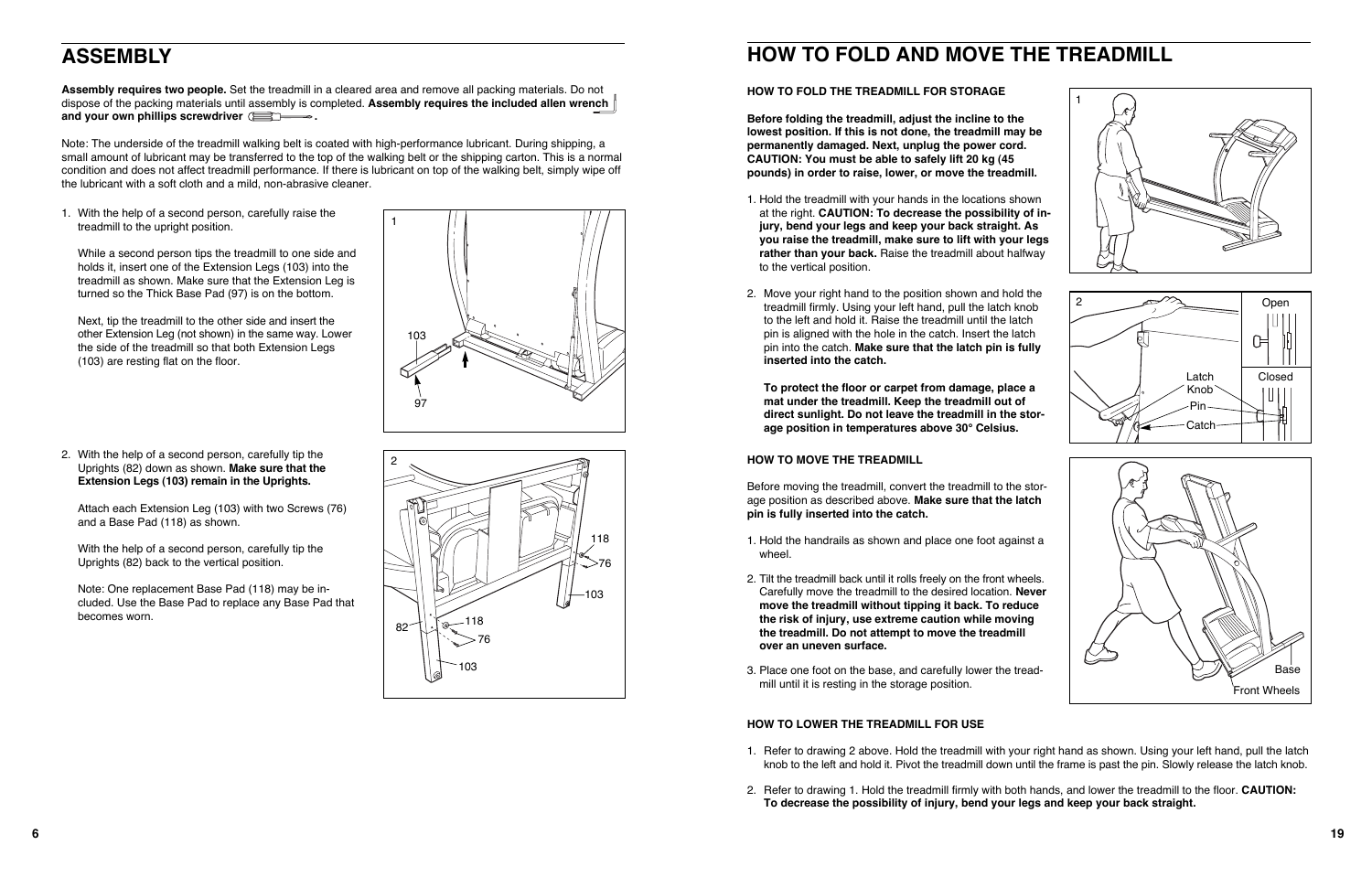5. **Make sure that all parts are tightened before you use the treadmill.** Keep the included allen wrench in a secure place. The allen wrench is used to adjust the walking belt (see page 21). To protect the floor or carpet

from damage, place a mat under the treadmill.









 $\mathbb{A}$ 

 $\bullet$ 

3. Locate the plastic tie in the post on the left Upright (82). Hold a Handrail Extension (85) in the position shown. Insert the plastic tie into the Handrail Extension as you insert the Handrail Extension into the post. Attach the Handrail Extension with three Screws (76). **Note: The plastic tie is tied to the Hand Pulse Wire (124). Be careful to avoid damaging the Hand Pulse Wire. The Hand Pulse Wire is used with the optional chest pulse sensor (see page 18).**

Slide a Handrail Foam Grip (110) onto the Handrail Extension (85). (If it is difficult to slide on the Foam Grip, place a small amount of warm water and dish soap in the Foam Grip.) There are one or two holes in the bottom of the Foam Grip. Press a Plastic Fastener (47) into each hole.



Attach the other Handrail Extension and Handrail Foam Grip to the right Upright (not shown). Note: There is not a wire harness in the right Upright.

4. Make sure that the Lock Knob Sleeve (111) is fully inserted into the left Upright (82).

Remove the Lock Knob (102) from the Lock Pin (115). Make sure that the Lock Pin Collar (113) and the Spring (112) are on the Lock Pin. Insert the Lock Pin into the left Upright (82) and tighten the Lock Knob onto it.

**Follow your progress with the LED track and the four displays.**

See step 5 on page 10.

#### **Measure your pulse, if desired.**

See step 6 on page 11.

Step onto the foot rails and remove the key from the console. Keep the key in a secure place. **Note: If the displays and various indicators on the console remain lit after the key is removed, the console is in the "demo" mode. Refer to the instructions at the right and turn off the demo mode.**

When you are finished using the treadmill, move the on/off switch near the power cord to the off position.

### **THE INFORMATION MODE/DEMO MODE**

The console features an information mode that keeps track of the total number of hours that the treadmill has been operated and the total number of miles that the walking belt has moved. The information mode also allows you to switch the console from miles per hour to kilometers per hour. In addition, the information mode allows you to turn on and turn off the demo mode.

To select the information mode, hold down the STOP button while inserting the key into the console. When the information mode is selected, the following information will be shown:

The DISTANCE/LAPS display will show the total number of miles that the walking belt has moved.

The TIME/INCLINE/SEG TIME display will show the total number of hours the treadmill has been used.

An "E," for english miles, or an "M," for metric kilometers, will appear in the SPEED/ MIN-MILE display. Press the  $SPEED\triangle$  button to change the unit of measurement.

#### **When the program is finished, remove the key. 10**

#### **IMPORTANT: The CALS/FAT CALS/PULSE display should be blank.** If <sup>a</sup>"d" appears in the display, the console is in the "demo" mode. This mode is intended to be used only when a treadmill is displayed in a store.

When the console is in the demo mode, the power cord can be plugged in, the key can be removed from the console, and the displays and





indicators on the console will automatically light in a preset sequence, although the buttons on the console will not operate. **If a "d" appears in the CALS/FAT CALS/PULSE display when the in**formation mode is selected, press the SPEED  $∇$ **button so the CALS/FAT CALS/PULSE display is blank.** 

To exit the information mode, remove the key from the console.

## **OPTIONAL HAND WEIGHTS**

Optional hand weights let you include upper-body exercise in your workouts. The hand weights fit into convenience holders in the console. **To purchase the optional hand weights, call the Customer Service Department (see the back cover of this manual).**

### **OPTIONAL CHEST PULSE SENSOR**

An optional chest pulse sensor adds even more features to the console. The chest pulse sensor offers hands-free operation and continuously monitors your heart rate during your workouts. **To purchase the optional chest pulse sensor, call our Customer Service Department (see the back cover of this manual).**



**9**

**8**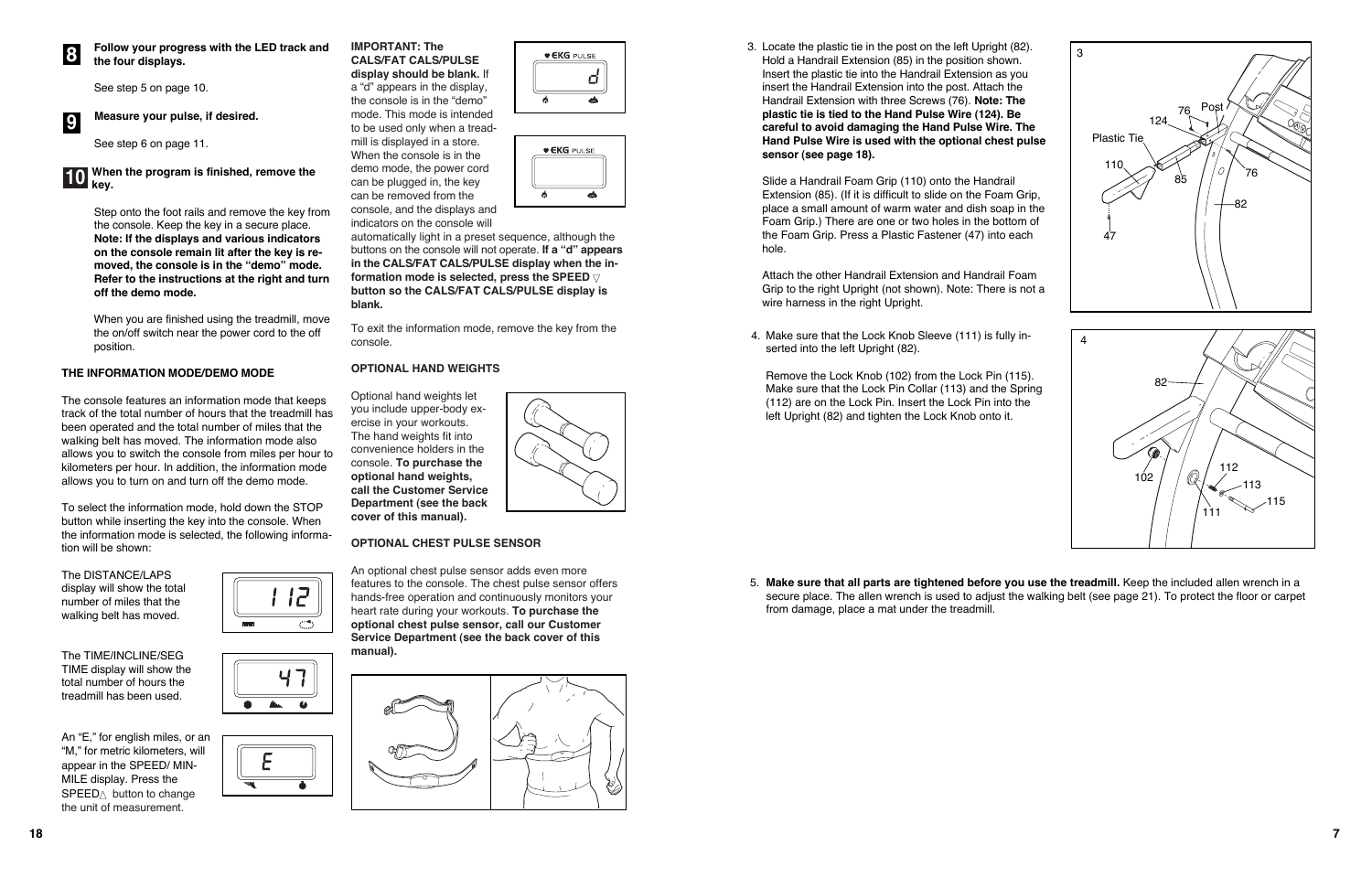#### **HOW TO USE PROGRAMS DIRECTLY FROM OUR INTERNET SITE**

Our new internet site at www.iFit.com allows you to access a large selection of programs that interactively control your treadmill to help you achieve your specific exercise goals. In addition, you can play iFit.com audio and video programs directly from the internet. Explore www.iFit.com for details.

To use programs from our internet site, the treadmill must be connected to your home computer. See HOW TO CONNECT YOUR COMPUTER on page 14. In addition, you must have at least a 56K modem and an account with an internet service provider. A list of additional system and software requirements will be found on our internet site.

When the key is inserted, the manual mode will be selected. To use a program from our internet site, press the PROGRAM button. The iFit.com indicator will light.

|   | 10% grade≌ 7#7£#3771<br>$\frac{6.0 \text{ mph}}{1.5\% \text{ grade}}$<br>30 | 20 |
|---|-----------------------------------------------------------------------------|----|
| 1 | $\circledcirc$ in $\mathbf{F}$ com $\cdot$                                  |    |
|   |                                                                             |    |

**Go to your computer and start an internet 3** connection.



**Start your web browser, if necessary, and go to 4** Start your web browser, if necess<br>**4** our internet site at www.iFit.com.

**8 17 Follow the desired links on our internet site to 5** select a program.







Next, make sure that the on/off switch near the power cord is in the on position. In addition, make sure that the power cord is properly plugged

## **Follow the on-line instructions to start the 6** program.

in (see HOW TO PLUG IN THE POWER CORD on page 8).

Follow the steps below to use a program from our internet site.

When the key is inserted, the four displays and various indicators on the console will light.

| $140 - 70$ |
|------------|
|            |

Read and follow the on-line instructions for using a program.

When you start the program, an on-screen countdown will begin.

#### **Return to the treadmill and stand on the foot rails.** Find the clip attached to the key and slide **the clip onto the waistband of your clothing.**

Your treadmill features a walking belt coated with PERFORMANT LUBE<sup>TM</sup>, a high-performance lubricant. **IMPOR-TANT: Never apply silicone spray or other substances to the walking belt or the walking platform. They will deteriorate the walking belt and cause excessive wear.**

> When the on-screen countdown ends, the program will begin and the walking belt will begin to move. Hold the handrails, step onto the walking belt, and begin walking.

During the program, an electronic "chirping" sound will alert you when the speed and/or incline of the treadmill is about to change. **CAUTION: Always listen for the "chirp" and be prepared for speed and/or incline changes.** 

## **Insert the key fully into the console. 1**

#### **Press the PROGRAM button. 2**

If the speed or incline settings are too high or too low, you can manually override the settings at any time by pressing the SPEED or INCLINE buttons on the console. However, **when the next "chirp" is heard, the speed and/or incline will change to the next settings of the program.**

To stop the program at any time, press the STOP button on the console. The TIME/INCLINE/SEG TIME display will begin to flash. To restart the program, press the START button or the SPEED  $\vartriangle$ button on the console. After a moment, the walking belt will begin to move at 1.0 mph. **When the next "chirp" is heard, the speed and incline will change to the next settings of the program**.

When the program is completed, the walking belt will stop and the TIME/INCLINE/SEG TIME display will begin to flash. Note: To use another program, press the STOP button and go to step 5 above.

**Note: If the speed or incline of the treadmill does not change when a "chirp" is heard, make sure that the iFit.com indicator is lit and that the TIME/INCLINE/SEG TIME display is not flashing. In addition, make sure that the audio cable is properly connected, that it is fully plugged in, and that it is not wrapped around a power cord**.



#### **THE PERFORMANT LUBETM WALKING BELT**

#### **HOW TO PLUG IN THE POWER CORD**

**This product must be earthed.** If it should malfunction or break down, earthing provides a path of least resistance for electric current to reduce the risk of electric shock. This product is equipped with a cord having an equipment-earthing conductor and a earthing plug.

**Two power cords are included. Select the one that will fit your outlet. Refer to drawing 1. Plug the indicated end of the power cord into the socket on the treadmill. Refer to drawing 2. Plug the power cord into an appropriate outlet that is properly installed and earthed in accordance with all local codes and ordinances. Note: In Italy, an adapter (not included) must be used between the power cord and the outlet.** Important: The treadmill is not compatible with GFCI-equipped outlets.

Use only a power cord type H05VV-F with a conductor of at least 1mm2, with a country recognised plug and an appliance coupler.

**DANGER: Improper connection of the equipment-earthing conductor can result in an increased risk of electric shock. Check with a qualified electrician or serviceman if you are in doubt as to whether the product is properly earthed. Do not modify the plug provided with the product—if it will not fit the outlet, have a proper outlet installed by a qualified electrician.**

# **OPERATION AND ADJUSTMENT**

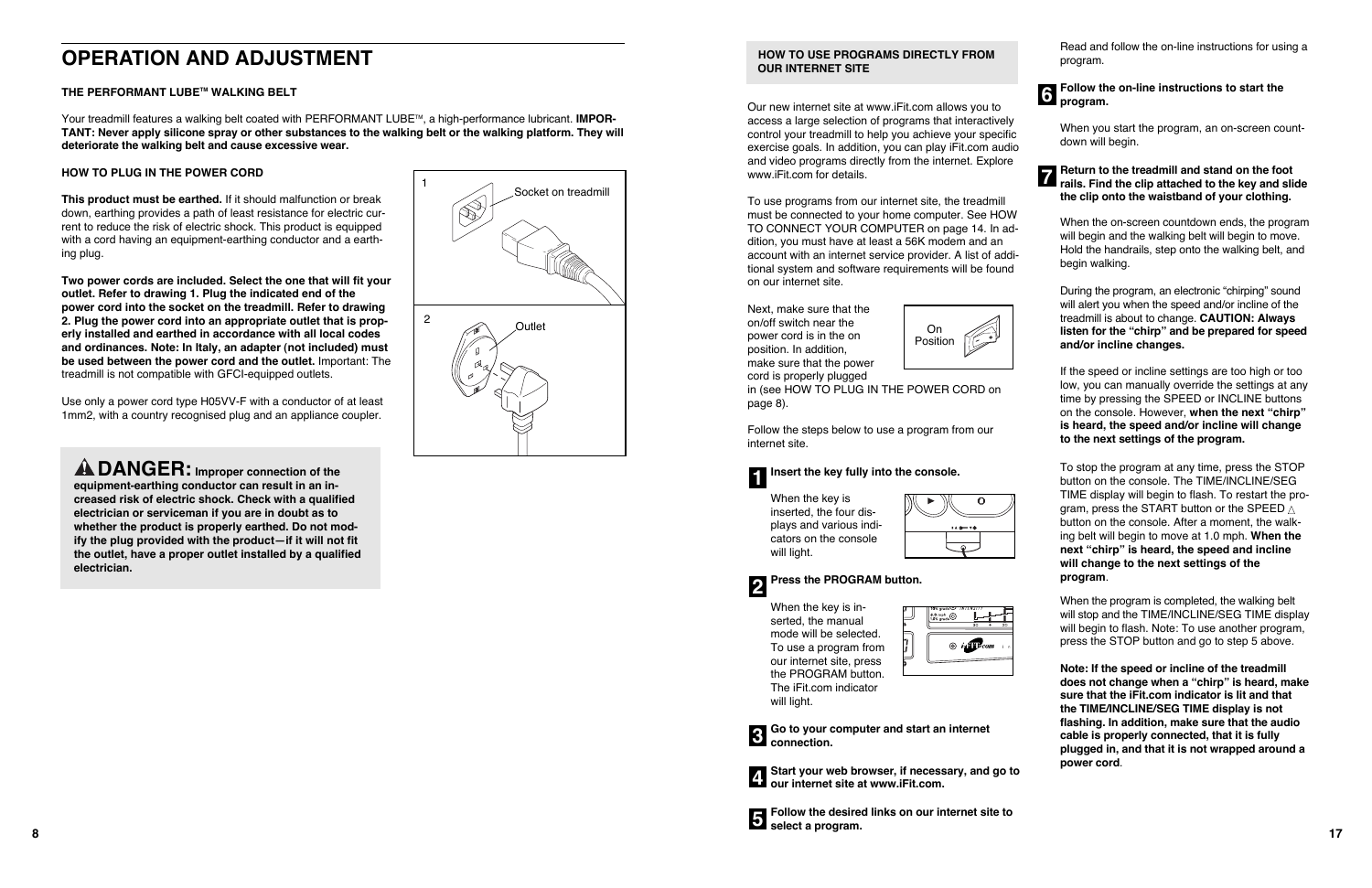#### **FEATURES OF THE CONSOLE**

The treadmill console offers an impressive array of features to help you get the most from your exercise. When the console is in the manual mode, the speed and incline of the treadmill can be controlled with a touch of a button. As you exercise, the LED track and the four displays will provide continuous exercise feedback. You can even measure your heart rate using the built-in pulse sensor.

Six certified personal trainer programs are also offered. Each program automatically controls the speed and incline of the treadmill as it guides you through an effective workout.

The console also features advanced iFit.com interactive technology. IFit.com technology is like having a

personal trainer right in your home. Using the included audio cable, you can connect the treadmill to your home stereo, portable stereo, or computer and play special iFit.com CD programs (CD's are available separately). IFit.com CD programs automatically control the speed and incline of the treadmill as a personal trainer guides you through every step of your workout. High-energy music provides added motivation. Each CD features two different programs designed by certified personal trainers.

In addition, you can connect the treadmill to your VCR and TV and play iFit.com video programs (videocassettes are available separately). IFit.com video programs offer the same benefits as iFit.com CD programs, but add the excitement of working out with a class and an instructor—the hottest new trend at health clubs.

With the treadmill connected to your computer, you can also go to our new internet site at www.iFit.com and access even more programs. Choose from a selection of basic programs that interactively control the speed and incline of your treadmill to help you achieve your personal exercise goals. Or, use iFit.com audio and video programs directly from our internet site. Visit www.iFit.com for complete details.

- 
- 
- See www.iFit.com to learn about other iFit.com features. To purchase iFit.com CD's, iFit.com videocassettes, call toll-free 0345-089009. For information about other optional accessories, see page 18.
- 

**To use the manual mode of the console**, follow the steps beginning on page 10. **To use a personal trainer program**, see page 12. **To use iFit.com CD or video programs**, refer to page 15. **To use iFit.com programs directly from our internet site**, see page 17.

**CAUTION: Before operating the console, read the following precautions.**

- **• Do not stand on the walking belt when turning on the power.**
- **• Always wear the clip (see the drawing above) whilst operating the treadmill.**
- **• Adjust the speed in small increments to avoid sudden jumps in speed.**
- **• To reduce the possibility of electric shock, keep the console dry. Avoid spilling liquids on the console and place only a sealed water bottle in the water bottle holder.**

**When the iFit.com CD or video program is finished, remove the key.**<br>**7** finished, remove the key.

#### **CONSOLE DIAGRAM**



# **Press the PLAY button on your CD player or**

A moment after the button is pressed, your personal trainer will begin guiding you through your workout. Simply follow your personal trainer's instructions. Note: If the TIME/INCLINE/SEG TIME display is flashing, press the START button or the <code>SPEED</code>  $\land$  button on the console. The treadmill will not respond to a CD or video program whilst the TIME/INCLINE/SEG TIME display is flashing.

During the CD or video program, an electronic "chirping" sound will alert you when the speed and/or incline of the treadmill is about to change. **CAUTION: Always listen for the "chirp" and be prepared for speed and/or incline changes. In some instances, the speed and/or incline may change before the personal trainer describes the change.** 

If the speed or incline settings are too high or too low, you can manually override the settings at any time by pressing the SPEED or INCLINE buttons on the console. However, **when the next "chirp" is heard, the speed and/or incline will change to the next settings of the CD or video program.**

To stop the program at any time, press the STOP button on the console. The TIME/INCLINE/SEG TIME display will begin to flash. To restart the program, press the START button or the SPEED  $\vartriangle$ button again. After a moment, the walking belt will begin to move at 1 mph. **When the next "chirp" is heard, the speed and incline will change to the next settings of the CD or video program**. The program can also be stopped by pressing the STOP button on your CD player or VCR.



When the CD or video program is completed, the walking belt will stop and the TIME/INCLINE/SEG TIME display will begin to flash. Note: To use another CD or video program, press the STOP button or remove the key and go to step 1 on page 15.

**Note: If the speed or incline of the treadmill does not change when a "chirp" is heard:**

- **make sure that the iFit.com indicator is lit and that the TIME/INCLINE/SEG TIME display is not flashing. If the TIME/INCLINE/SEG TIME display is flashing, press the START button or the SPEED**  ▲ **button on the console**
- **adjust the volume of your CD player or VCR. If the volume is too high or too low, the console may not detect the program signals**
- **make sure that the audio cable is properly connected, that it is fully plugged in, and that it is not wrapped around a power cord**
- **if you are using your portable CD player and the CD skips, set the CD player on the floor or another flat surface instead of on the console.**

See step 5 on page 10.

See step 6 on page 11.

Step onto the foot rails and remove the key from the console. Keep the key in a secure place. **Note: If the displays and various indicators**

**Follow your progress with the LED track and the four displays. 5**

**Measure your pulse, if desired. 6**

> **on the console remain lit after the key is removed, the console is in the "demo" mode. Refer to page 18 and turn off the demo mode.**

 $140 - 70$ 

**CAUTION: Always remove iFit.com CD's and videocassettes from your CD player or VCR when you are finished using them.**

When you are finished using the treadmill, move the on/off switch near the power cord to the off position.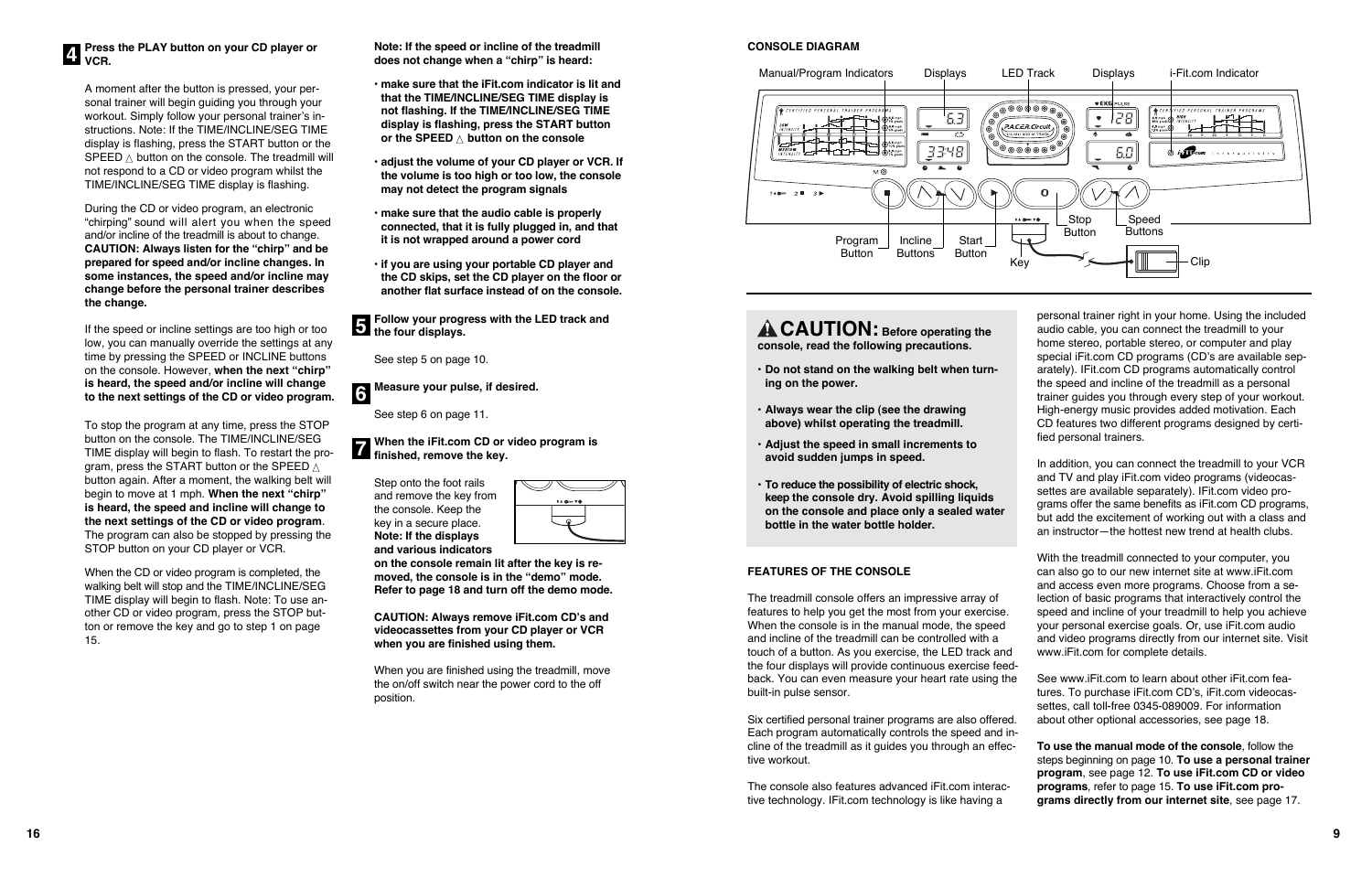#### **STEP-BY-STEP CONSOLE OPERATION**

Make sure that the on/off switch near the power cord is in the on position. Next, make sure that the key is removed from the console and the

power cord is properly plugged in (see HOW TO PLUG IN THE POWER CORD on page 8).

When you are ready to begin exercising, step onto the foot rails of the treadmill. Find the clip attached to the key (see the drawing on page 9), and slide the clip onto the waistband of your clothing.

**To use the manual mode of the console**, follow the steps below. **To use a personal trainer program**, see page 12. **To use iFit.com CD or video programs**, refer to page 15. **To use iFit.com programs directly from our internet site**, see page 17.

#### **Press the START button or the SPEED**  ▲ **button 1 t**o start the walking belt.

To stop the walking belt, press the STOP button. The TIME/INCLINE/SEG TIME display will begin to flash. To restart the walking belt, press the <code>START</code> button or the <code>SPEED</code>  $\vartriangle$  button.

Note: The console can display speed and distance in either miles or kilometers (see SPEED/MIN-MILE DIS-PLAY on page 11). For simplicity, all instructions in this manual refer to miles.

#### **HOW TO USE THE MANUAL MODE**

#### **Insert the key fully into the console.**

When the key is inserted, the four displays and various indicators on the console will light.



#### **Follow your progress with the LED track and f** the four displays.

When the key is inserted, the manual mode will be selected and the "M" indicator will light. If a program is selected, press the PROGRAM button re-

peatedly to select the manual mode.

A moment after the button is pressed, the walking belt will begin to move at 1 mph. Hold the handrails and carefully begin walking. As you

exercise, change the speed of the walking belt as desired by pressing the SPEED buttons.



To change the incline of the treadmill, press the INCLINE buttons. Each time one of the buttons is pressed, the incline will change by 0.5%. The incline range is 1.5% to 12%. Note: When one of

the INCLINE buttons is pressed, the TIME/IN-CLINE/SEG TIME display will show the incline setting for several seconds. After the buttons are pressed, it may take a moment for the treadmill to reach the selected incline setting.

#### **Select the manual mode. 2**

**The LED Track**—The LED track represents a distance of 1/4 mile. As you exercise, the indicators around the track will light one at a time until you have completed 1/4 mile. A new lap will then begin.

#### **Change the incline of the treadmill as desired. 4**

#### **DISTANCE/LAPS dis-**

**play**—This display shows the distance that you have walked or run and the number of laps you have completed (one lap

When the key is inserted, the manual mode will be selected. To use an iFit.com CD or video program, press the PROGRAM button. The iFit.com indicator will light.



equals 1/4 mile). The display will alternate between one number and the other every seven seconds, as shown by the arrows in the display.

#### **TIME/INCLINE/SEG**

**TIME display**—When the manual mode or an iFit.com program is selected, this display shows the elapsed time. When a



**r** 





'3:48

@©©©® .<br>P.A.C.E.R.Circuit

 $\overset{\circ}{\circ} \circ \overset{\bullet}{\circ} \circ \overset{\bullet}{\circ} \circ \overset{\bullet}{\circ}$ 

#### **HOW TO CONNECT YOUR VCR**

**Note: If your VCR has an unused AUDIO OUT jack, see instruction A below. If the AUDIO OUT jack is being used, see instruction B. If you have a TV with a built-in VCR, see instruction B. If your VCR is connected to your home stereo, see HOW TO CONNECT YOUR HOME STEREO on page 14.**

A. Plug one end of the audio cable into the jack on the front of the treadmill near the power cord. Plug the other end of the cable into the included adapter. Plug the adapter into the AUDIO OUT jack on your VCR.

B**.** Plug one end of the audio cable into the jack on the front of the treadmill near the power cord. Plug the other end of the cable into the included adapter. Plug the adapter into an RCA adapter (available at electronics stores). Next, remove the wire that is currently plugged into the AUDIO OUT jack on your VCR and plug the wire into the unused side of the RCA adapter. Plug the RCA adapter into the AUDIO OUT jack on your VCR.

## **HOW TO USE IFIT.COM CD AND VIDEO PROGRAMS**

To use iFit.com CD's or videocassettes, the treadmill must be connected to your portable CD player, portable stereo, home stereo, computer with CD player, or VCR. See HOW TO CONNECT THE COMPUTER TO YOUR CD PLAYER, VCR, OR COMPUTER on page 13. **Note: To purchase iFit.com CD's or to purchase iFit.com videocassettes, call 0345-089009.**

Make sure that the on/off switch near the power cord is in the on position. In addition, make sure that the power cord is properly plugged in (see HOW TO PLUG IN THE POWER CORD on page 8).

When you are ready to begin exercising, step onto the foot rails of the treadmill. Find the clip attached to the key (see the drawing on page 9), and slide the clip onto the waistband of your clothing. Follow the steps below to use an iFit.com CD or video. **Note: The instructions included in the CD case describe how to use the CD with a variety of PROFORM treadmills. Some instructions may not apply to this treadmill.**

When the key is inserted, the four displays and various indicators on the console will light.



## **Insert the key fully into the console. 1**

#### **Press the PROGRAM button. 2**

### **Insert the iFit.com CD or videocassette.**

If you are using an iFit.com CD, insert the CD into your CD player. If you are using an iFit.com videocassette, insert the videocassette into your VCR.









t.



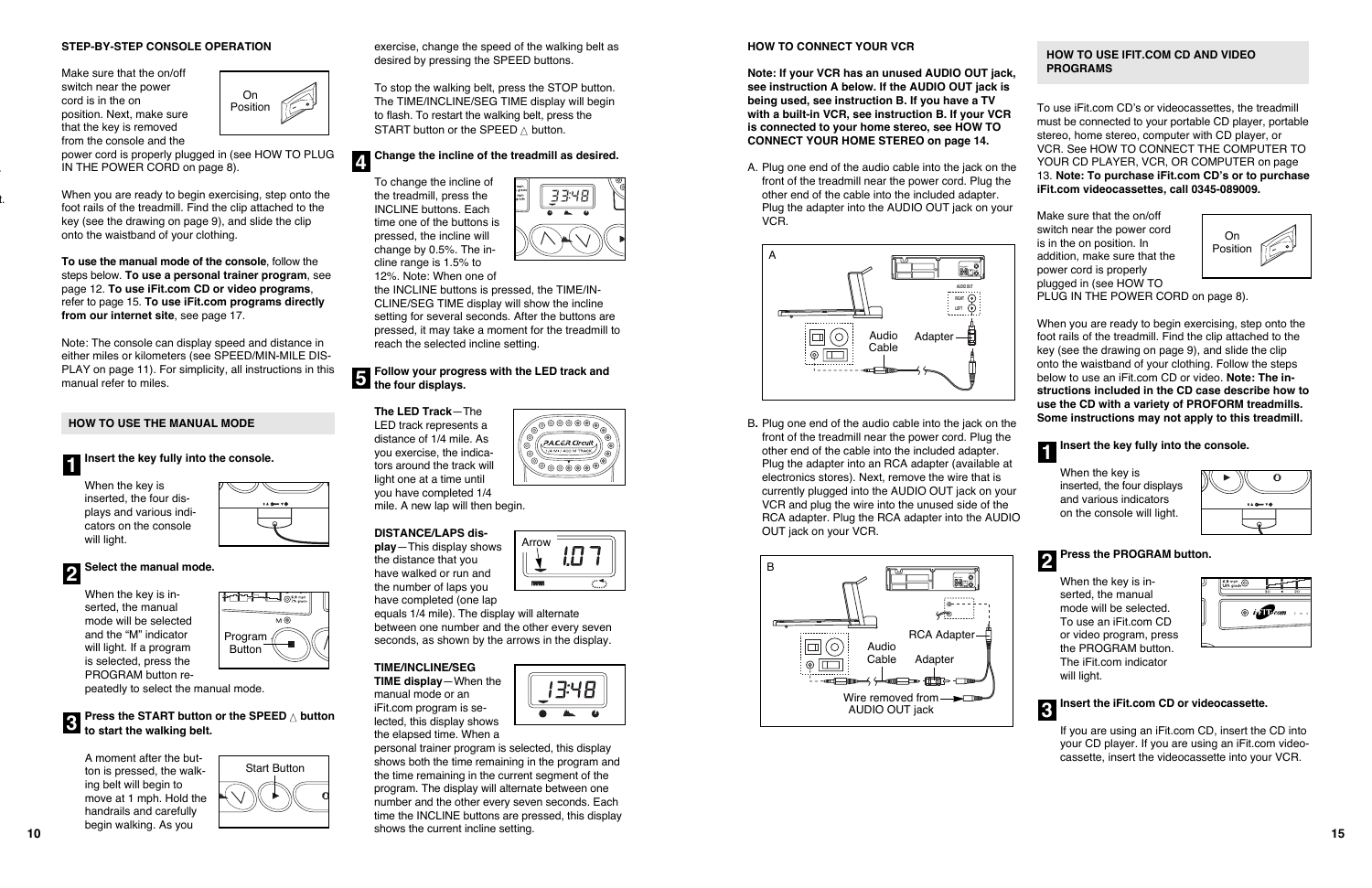#### **CALS/FAT CALS/**

**PULSE display**—This display shows the approximate numbers of calories and fat calories you have burned (see



FAT BURNING on page 22). Every seven seconds, the display will change from one number to the other, as shown by the arrows in the display. This display will also show your heart rate when the pulse sensor is used (see step 6 on this page).

#### **SPEED/MIN-MILE**

**display**—This display shows the speed of the walking belt and your current pace (pace is measured in minutes per



mile). Every seven seconds, the display will change from one number to the other, as shown by the arrows in the display.

Note: The SPEED/MIN-MILE display can show speed in either miles per hour or kilometers per hour. To determine which unit of measurement is selected, hold down the STOP button while inserting the key into the console. An "E," for english

#### **When you are finished exercising, remove the 7 key.**

miles, or an "M," for metric kilometers, will appear in the display. Press the SPEED  $\triangle$  button to change the unit of measurement. When the desired unit of measure-



ment is selected, remove and then reinsert the key. Note: For simplicity, all instructions in this manual refer to miles.

Note: To reset the displays, press the STOP button, remove the key, and then reinsert the key.

**Stand on the foot rails** and place your hands on the metal contacts on the pulse bar. Your palms must be resting on the upper contacts, and your fingers must be touching the lower contacts **avoid moving your hands**. When your pulse

is detected, the heart-shaped indicator in the CALS/FAT CALS/PULSE display will flash **steadily** and a series of dashes  $(- -)$  will appear. After a few seconds, your heart rate will be shown. **For the most accurate heart rate reading, continue to hold the contacts for about 15 seconds.**

#### **Measure your pulse, if desired. 6**





Step onto the foot rails, press the STOP button, and remove the key from the console. Keep the key in a secure place. **Note: If the displays**

| $140 - 70$ |
|------------|
|            |

**and various indicators on the console remain lit after the key is removed, the console is in the "demo" mode. Refer to page 18 and turn off the demo mode.**

When you are finished using the treadmill, move the on/off switch near the power cord to the off position.



#### **HOW TO CONNECT YOUR HOME STEREO**

**Note: If your stereo has an unused LINE OUT jack, see instruction A below. If the LINE OUT jack is being used, see instruction B.**

A. Plug one end of the audio cable into the jack on the front of the treadmill near the power cord. Plug the other end of the cable into the included adapter. Plug the adapter into the LINE OUT jack on your stereo.

B. Plug one end of the audio cable into the jack on the front of the treadmill near the power cord. Plug the other end of the cable into the included adapter. Plug the adapter into an RCA adapter (available at electronics stores). Next, remove the wire that is currently plugged into the LINE OUT jack on your stereo and plug the wire into the unused side of the RCA adapter. Plug the RCA adapter into the LINE OUT jack on your stereo.

#### **HOW TO CONNECT YOUR COMPUTER**

**Note: If your computer has a 3.5mm LINE OUT jack, see instruction A. If your computer has only a PHONES jack, see instruction B.**

A. Plug one end of the audio cable into the jack on the front of the treadmill near the power cord. Plug the other end of the cable into the LINE OUT jack on your computer.

B. Plug one end of the audio cable into the jack on the front of the treadmill near the power cord. Plug the other end of the cable into a 3.5mm Y-adapter (available at electronics stores). Plug the Y-adapter into the PHONES jack on your computer. Plug your headphones or speakers into the other side of the Y-adapter.







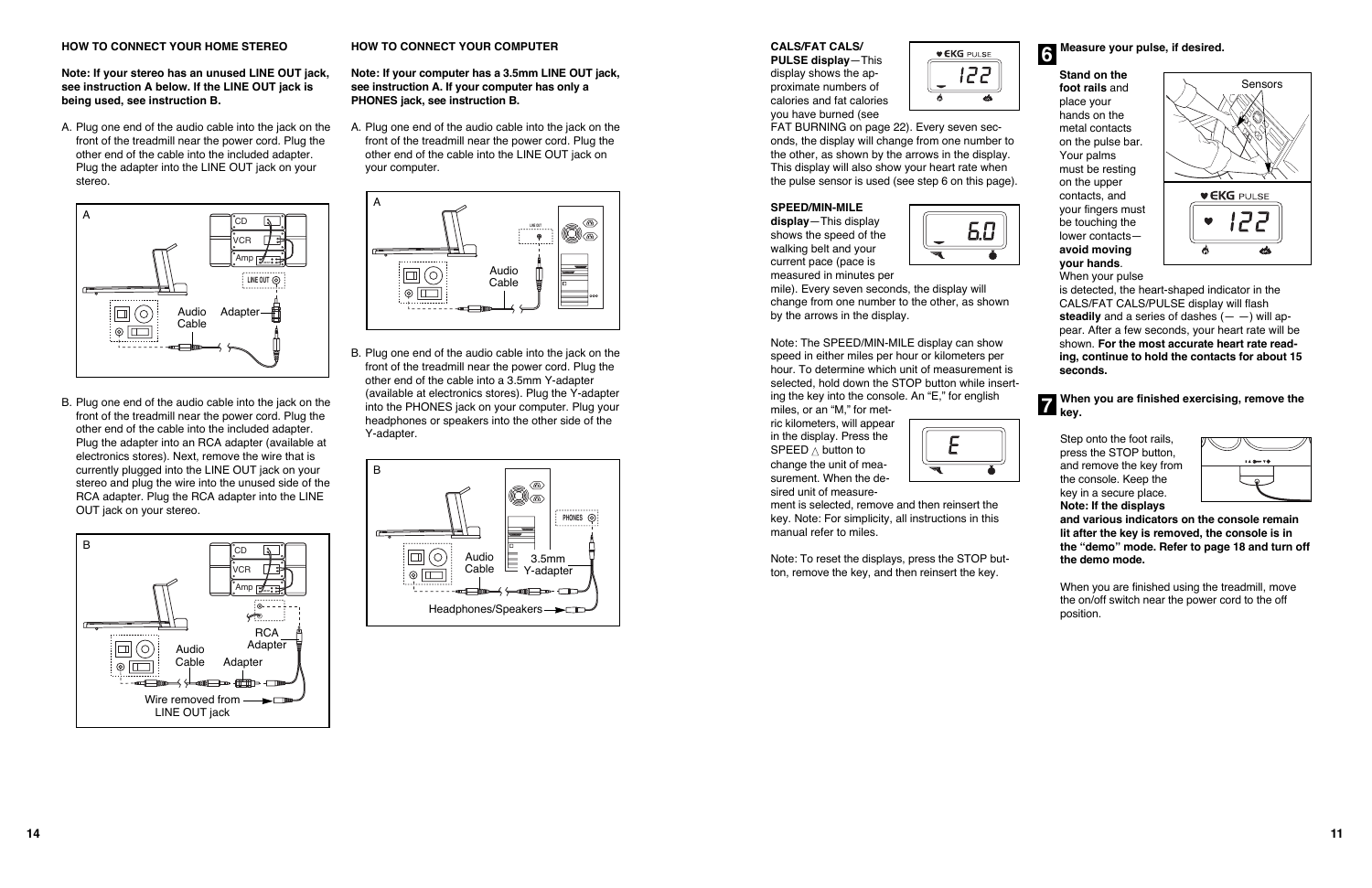#### **HOW TO CONNECT THE TREADMILL TO YOUR CD PLAYER, VCR, OR COMPUTER**

**To use iFit.com CD's**, the treadmill must be connected to your portable CD player, portable stereo, home stereo, or computer with CD player. See pages 13 and 14 for connecting instructions. **To use iFit.com videocassettes**, the treadmill must be connected to your VCR. See page 15 for connecting instructions. **To use iFit.com programs directly from our internet** site, the treadmill must be connected to your home computer. See page 14 for connecting instructions.

#### **HOW TO CONNECT YOUR PORTABLE CD PLAYER**

**Note: If your CD player has separate LINE OUT and PHONES jacks, see instruction A below. If your CD player has only one jack, see instruction B.**

A. Plug one end of the audio cable into the jack on the front of the treadmill near the power cord. Plug the other end of the cable into the LINE OUT jack on your CD player. Plug your headphones into the PHONES jack.

B. Plug one end of the audio cable into the jack on the front of the treadmill near the power cord. Plug the other end of the cable into a 3.5mm Y-adapter (available at electronics stores). Plug the Y-adapter into the PHONES jack on your CD player. Plug your headphones into the other side of the Y-adapter.



## **HOW TO CONNECT YOUR PORTABLE STEREO**

**Note: If your stereo has an RCA-type AUDIO OUT jack, see instruction A below. If your stereo has a 3.5mm LINE OUT jack, see instruction B. If your stereo has only a PHONES jack, see instruction C.**

A. Plug one end of the audio cable into the jack on the front of the treadmill near the power cord. Plug the other end of the cable into the included adapter. Plug the adapter into an AUDIO OUT jack on your stereo.

#### **Press the START button or the SPEED**  ▲ **button 1 t**o start the program.

B. Plug one end of the audio cable into the jack on the front of the treadmill near the power cord. Plug the other end of the cable into the LINE OUT jack on your stereo.

- 
- C. Plug one end of the audio cable into the jack on the front of the treadmill near the power cord. Plug the other end of the cable into a 3.5mm Y-adapter (available at electronics stores). Plug the Y-adapter into the PHONES jack on your stereo. Plug your headphones into the other side of the Y-adapter.







#### **Follow your progress with the LED track and 4** Follow your progential the four displays.



#### **HOW TO USE PERSONAL TRAINER PROGRAMS**

#### **When the program is completed, remove the h** when the program is

When the key is inserted, the four displays and various indicators on the console will light.



#### **Select one of the personal trainer programs.**

When the key is inserted, the manual mode will be selected and the "M" indicator will light. To select one of the personal

trainer programs, press the PROGRAM button repeatedly until one of the six personal trainer program indicators lights.

The console features two LOW INTENSITY programs, two MEDIUM INTENSITY programs, and two HIGH INTENSITY programs. The profiles on the console show how the speed and incline of the treadmill will change during the programs. The numbers beside the profiles show the maximum speed and incline settings for the programs. For example, the upper left profile shows that the treadmill will reach a maximum speed of 4.5 mph and a maximum incline of 5% during the first program.

A moment after the button is pressed, the treadmill will automatically adjust to the first speed and incline settings for the program. Hold the handrails and begin walking.

Each program is divided into several time segments of different lengths. The TIME/ INCLINE/SEG TIME display shows both the



time remaining in the program and the time remaining in the current segment of the program.

**Insert the key into the console. 1**

One speed setting and one incline setting are programmed for each segment. When only three seconds remain in the first segment, a series of tones will sound and the treadmill will automatically adjust to the speed and incline settings for the second segment.

The program will continue in this way until the TIME/INCLINE/SEG TIME display counts down to zero. The walking belt will then slow to a stop.

If the speed or incline setting for the current segment is too high or too low, you can manually override the settings by pressing the SPEED or INCLINE buttons on the console. **However, when the next segment begins, the treadmill will adjust to the next speed and incline settings of the program.**

To stop the program, press the STOP button. The TIME/INCLINE/SEG TIME display will begin to flash. To restart the program, press the START button or the SPEED  $\vartriangle$  button. To end the program, press the STOP button, remove the key, and then reinsert the key.

Refer to step 5 on page 10.

See step 6 on page 11.

When the program has ended, remove the key from the console. Keep the key in a safe place. **Note: If the displays and indicators on the**





**console remain lit after the key is removed, the console is in the "demo" mode. Refer to page 18 and turn off the demo mode.**

When you are finished using the treadmill, move the on/off switch near the power cord to the off position.

**2**

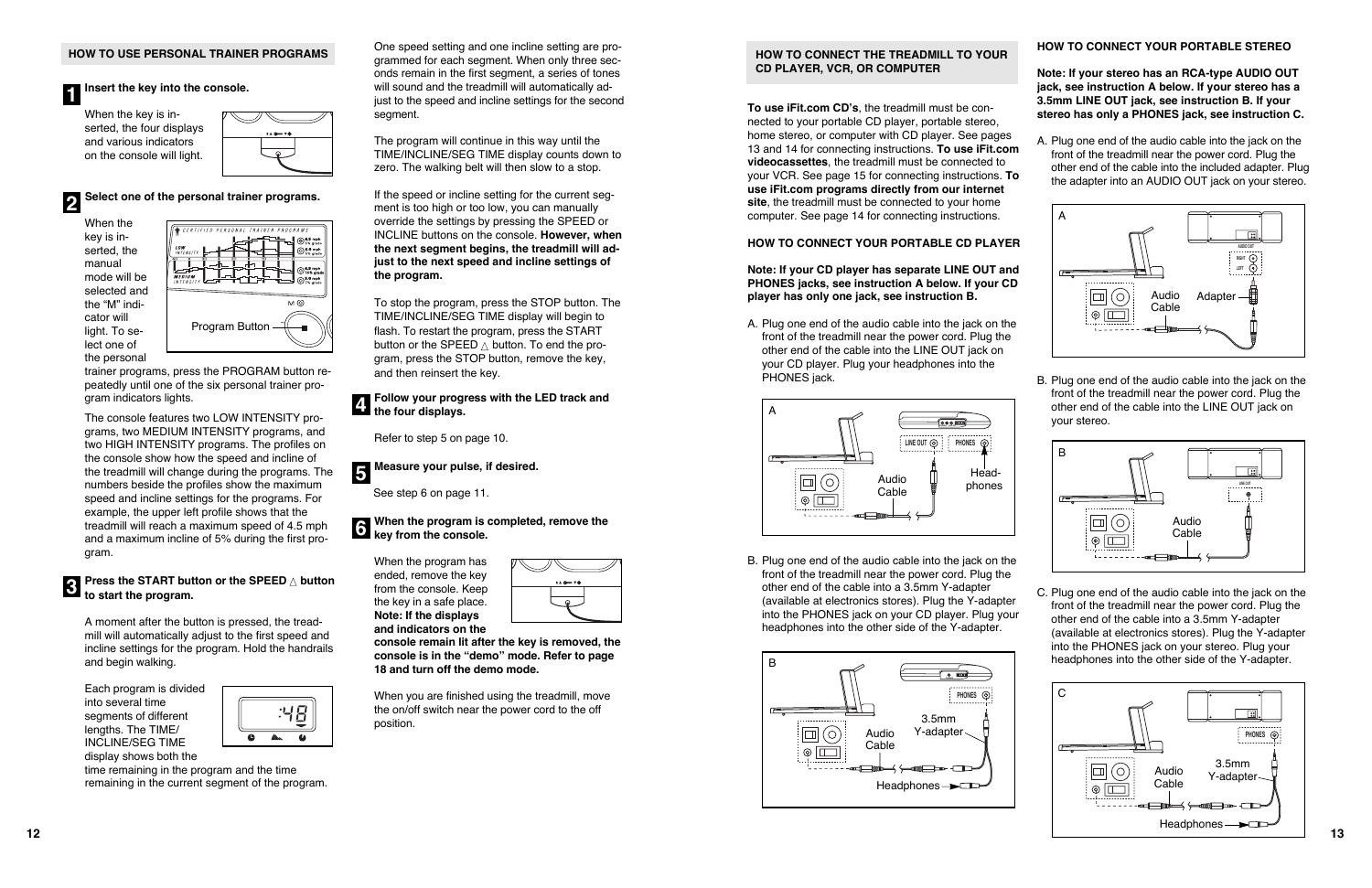## **EXPLODED DRAWING—Model No. PETL61591** R1000A